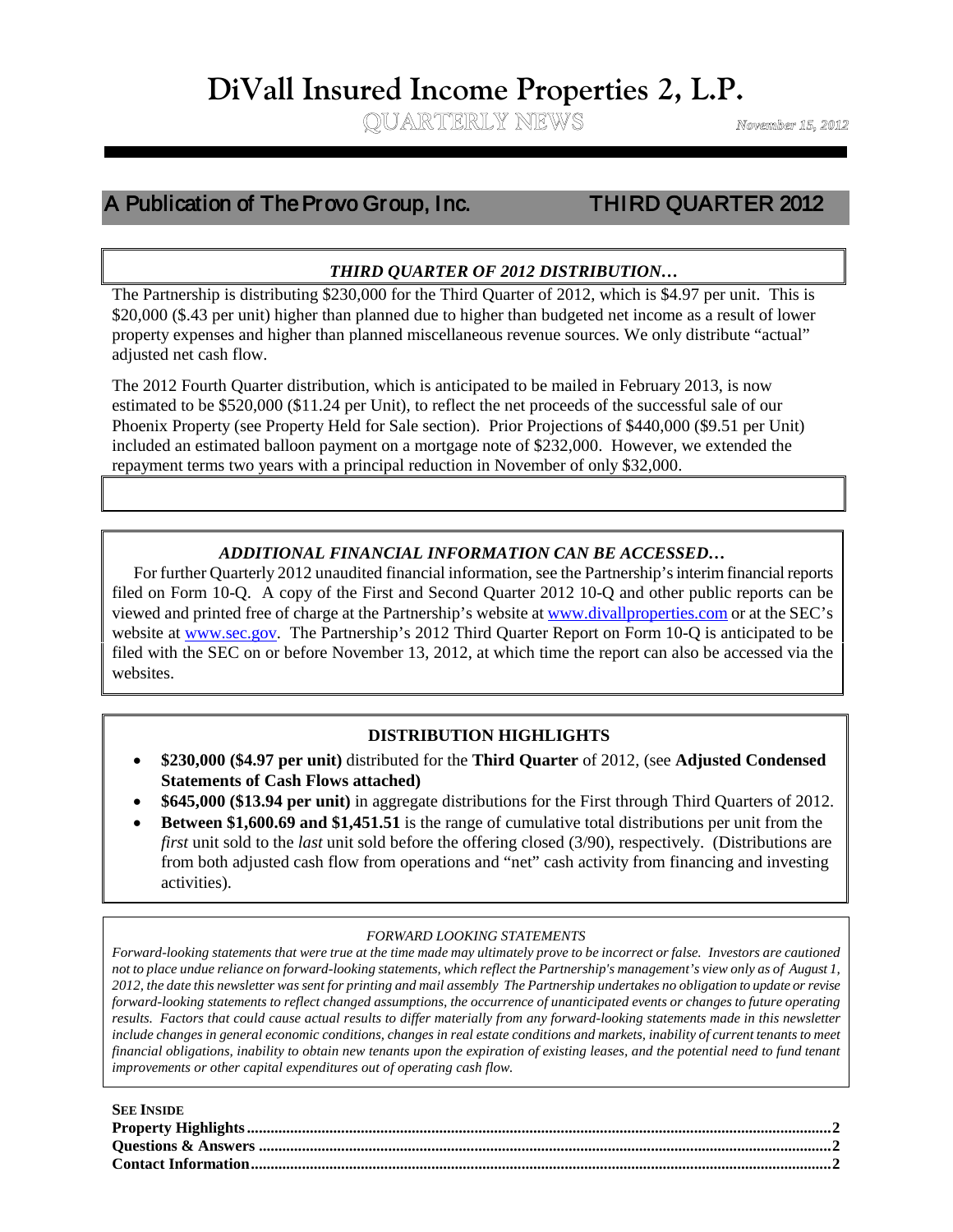### **PROPERTY HELD FOR SALE**

#### **Vacant Phoenix, AZ property:**

The carrying amount of the vacant Phoenix, AZ property was reduced by \$390,117 during the fiscal year 2011, to its estimated fair value of \$150,000.

A contract to sell the vacant Phoenix, Arizona property for \$325,000 was executed in February 2012. The sale was closed on October 22, 2012, resulting in net cash proceeds of \$288,000, after third party commissions and other selling expenses. This is greater than the Property's estimated fair value of \$150,000 as of September 30, 2012. We did not budget the closing of this transaction in 2012 and accordingly, the net proceeds were not projected in prior distribution estimates.

#### **QUESTIONS & ANSWERS**

 *When can I expect to receive my next distribution mailing?* Your distribution correspondence for the fourth quarter of 2012 is scheduled to be mailed on February 15, 2013.

*What was the estimated December 31, 2011 Net Unit Value ("NUV")?*

Management had estimated the December 31, 2011 Net Unit Value of each interest of the Partnership to approximate \$305, as noted in the letter mailed to investors on February 15, 2012. Please note that the estimated year-end NUV should be adjusted (reduced) for any subsequent property sale(s) or applicable impairment write-downs during the following year. As with any valuation methodology, the General Partner's methodology is based upon a number of estimates and assumptions that may not be accurate or complete. Different parties with different assumptions and estimates could derive a different estimated NUV. Accordingly, with respect to the estimated NUV, the Partnership can give no assurance that:

- an investor would be able to resell his or her units at this estimated NUV;
- an investor would ultimately realize distributions per unit equal to the Partnership's estimated NUV per unit upon the liquidation of all of the Partnership's assets and settlement of its liabilities;
- the Partnership's units would trade at the estimated NUV per unit in a secondary market; or
- the methodology used to estimate the Partnership's NUV per unit would be acceptable to FINRA or under ERISA for compliance with their respective reporting requirements.
- *How can I obtain hard copies of Quarterly and Annual Reports or other SEC filings?* Please visit the Investor Relations page at the Partnership website at [www.divallproperties.com](http://www.divallproperties.com/) or the SEC website a[t www.sec.gov](http://www.sec.gov/) to print a copy of the report(s) or contact Investor Relations.
- *How do I have a question answered in the next Newsletter?*  Please e-mail your specific question to Lynette DeRose at *derose@tpgsystems.com* or visit our Investor Relations page at [www.divallproperties.com.](http://www.divallproperties.com/)
- *I've moved. How do I update my account registration?* Please mail or fax to DiVall Investor Relations a signed letter stating your new address and telephone number. Updates cannot be accepted over the telephone or via voicemail messages.
- *If I have questions or comments, how can I reach DiVall Investor Relations?* You can reach DiVall Investor Relations at the address and/or number(s) listed below.

## **CONTACT INFORMATION**

| <b>MAIL:</b> | DiVall Investor Relations                     |      | <b>PHONE:</b> 1-800-547-7686 |
|--------------|-----------------------------------------------|------|------------------------------|
|              | c/o Phoenix American Financial Services. Inc. | FAX: | 1-415-485-4553               |
|              | 2401 Kerner Blyd.                             |      |                              |
|              | San Rafael, CA 94901                          |      |                              |